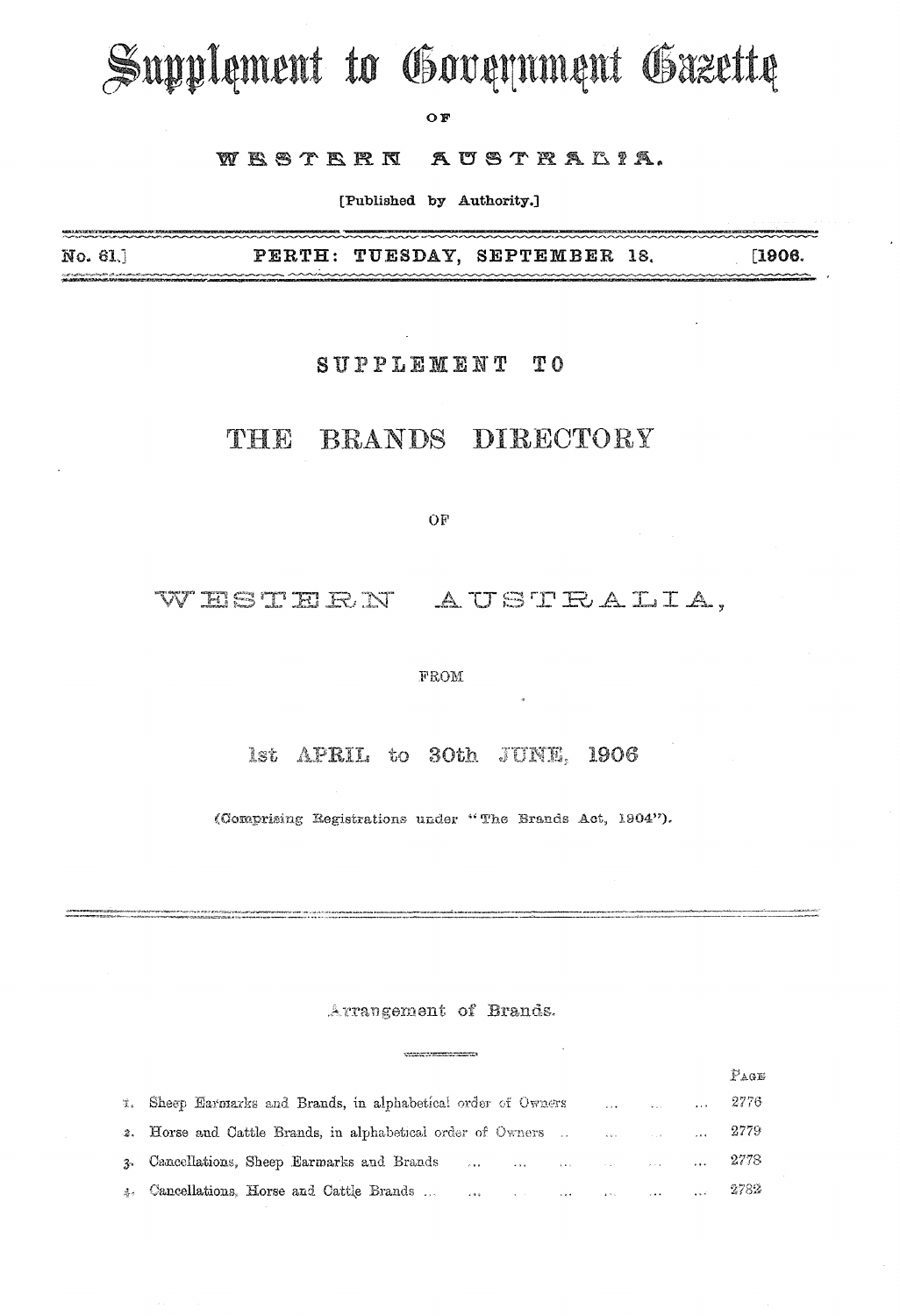# SHEEP EAR MARKS AND BRANDS

(For the Quarter ending 30th June, 1906).

| No.  | NAME.                                       | Earmarks:-<br>Right Ear, Males.                                                                                                                                                                                                                                                                                                                     | Run where used.                                                                            | Postal Address.                            |            | Wool Brand. |              |                | Fire Brand. | Remarks.              |                         |
|------|---------------------------------------------|-----------------------------------------------------------------------------------------------------------------------------------------------------------------------------------------------------------------------------------------------------------------------------------------------------------------------------------------------------|--------------------------------------------------------------------------------------------|--------------------------------------------|------------|-------------|--------------|----------------|-------------|-----------------------|-------------------------|
|      |                                             | Left Ear, Females.                                                                                                                                                                                                                                                                                                                                  |                                                                                            |                                            | Brand.     | Position.   | Material.    | Brand.         | Position.   |                       |                         |
| 8    | Adams, Jane<br>$\ddotsc$<br>$\ddotsc$       | $\sqrt{1 - \frac{1}{2}}$                                                                                                                                                                                                                                                                                                                            | Mangowine<br>$\cdots$                                                                      | Kellerberrin                               |            |             |              |                |             |                       |                         |
| 748  | Bechtel, Robert<br>$\ddotsc$                |                                                                                                                                                                                                                                                                                                                                                     | Boyacarring<br>$\ddotsc$<br>Buddie<br>$\ldots$<br>$\ddotsc$                                | Beverley<br>Mingenew                       |            |             |              |                |             |                       |                         |
| 745  | Broad, A. & F.<br>$\cdots$                  | $\gamma$                                                                                                                                                                                                                                                                                                                                            | Chewerwa<br>$\cdots$                                                                       | Yalgoo                                     |            |             |              |                |             |                       |                         |
| 744  | Brown, Michael<br>$\ddotsc$                 |                                                                                                                                                                                                                                                                                                                                                     | Noombling<br>$\ddotsc$                                                                     | Narrogin                                   | BI         | Rump        | Branding oil |                |             |                       |                         |
| 747  | Butterly, Henry<br>$\sim$ $\sim$            |                                                                                                                                                                                                                                                                                                                                                     | Byeen<br>$\cdots$<br>$\bullet$ $\bullet$ $\circ$                                           | Newcastle                                  |            |             |              |                |             |                       |                         |
| 746  | Butterly, Jas. (Exors. of)                  | $\begin{picture}(22,10) \put(0,0){\line(1,0){10}} \put(15,0){\line(1,0){10}} \put(15,0){\line(1,0){10}} \put(15,0){\line(1,0){10}} \put(15,0){\line(1,0){10}} \put(15,0){\line(1,0){10}} \put(15,0){\line(1,0){10}} \put(15,0){\line(1,0){10}} \put(15,0){\line(1,0){10}} \put(15,0){\line(1,0){10}} \put(15,0){\line(1,0){10}} \put(15,0){\line(1$ | Byeen<br>$\ddotsc$<br>$\alpha \leftrightarrow \alpha$<br>Moombekine<br>$\ddotsc$           | Toodyay                                    | CJI        | <b>Back</b> | Pitch        |                |             |                       | <b>СЮ УЕКИМЕДТ</b>      |
| 2809 | Carlson, Alfred<br>$\overline{\mathcal{L}}$ | $\mathscr{C}$ $\mathscr{C}$                                                                                                                                                                                                                                                                                                                         | Riverdale<br>$\bullet\bullet\bullet$                                                       | Popanying                                  |            |             |              |                |             |                       |                         |
| 2804 | Church, J. C.<br>$\ddotsc$<br>$\cdots$      | $\mathbb{E} \mathbb{E} \mathbb{E}$                                                                                                                                                                                                                                                                                                                  | Mt. Florence<br>$\cdots$                                                                   | Roebourne                                  |            |             |              |                |             |                       |                         |
| 2805 | Cook, Bros.<br>$\ddotsc$                    |                                                                                                                                                                                                                                                                                                                                                     | Buchanan Park<br>$\ddot{\phantom{a}}$                                                      | East Wagin                                 | CO         | Rump        | Branding oil |                |             |                       |                         |
| 2807 | Connor, Doherty, & Du-<br>rack, Ltd.        |                                                                                                                                                                                                                                                                                                                                                     | Belmont<br>$\ddotsc$<br>0.1.4<br>Behnord<br>$\ddotsc$<br>$\cdots$                          | $\bullet$ + $\bullet$<br>$\cdots$<br>Wagin |            | $\cdots$    | $\cdots$     |                | $\cdots$    | (Residence,<br>Perth. | <b>GAZETTE</b>          |
|      |                                             |                                                                                                                                                                                                                                                                                                                                                     | Ivanhoe Stud<br>$\cdots$<br>Ascot, Argyle Downs,<br>and Newry<br>$\overline{\mathbf{a}}$ . | Wyndham                                    | DP         | Rump        | Branding oil | DP             | Nose        |                       | W.A.                    |
| 2806 | Cornwall, W., jun.<br>$\ddotsc$             | $\mathcal{A}$                                                                                                                                                                                                                                                                                                                                       | Kairading<br>5.5.6                                                                         | Williams<br>$\cdots$                       | HH         | Rump        | Branding oil | HH             | Cheek       |                       |                         |
| 2808 | Crossman, A. F.<br>المعمارك                 | $\mathbb{Z}_4$                                                                                                                                                                                                                                                                                                                                      | Cumminin<br>$\overline{\phantom{a}}$                                                       | Doodlakine<br>$\cdots$                     | AC         | Rump        | Branding oil |                |             |                       |                         |
| 4644 | Dempster, W. P.<br>.                        | $\Box 1$                                                                                                                                                                                                                                                                                                                                            | Coonine<br>$\overline{a}$<br>Woodlands<br>Noonagin $\ldots$                                | Northam<br>$\sim$<br>$\cdots$              | <b>WID</b> | Rump        | Branding oil |                |             |                       | [Smr.                   |
| 4643 | Dix, T. and J.<br>$\ldots$                  | $\leq$ ?                                                                                                                                                                                                                                                                                                                                            | Manibooda<br>$\frac{1}{2}$                                                                 | Berkshire Valley<br>$\cdots$               |            | $\cdots$    | $\cdots$     | $J\,l_{\rm t}$ | Face        |                       | $\overline{\mathbf{g}}$ |
| 4645 | Dunnet, David F.<br>$\cdots$                | $\mathcal{L}\setminus\mathcal{L}$                                                                                                                                                                                                                                                                                                                   | Barrambie<br>$\ddotsc$                                                                     | Nannine<br>$\sim 0.4$<br>$\cdots$          | ID         | Rump        | Branding oil | 1D             | Nose        |                       | 1906                    |

2892

 $\overline{\phantom{a}}$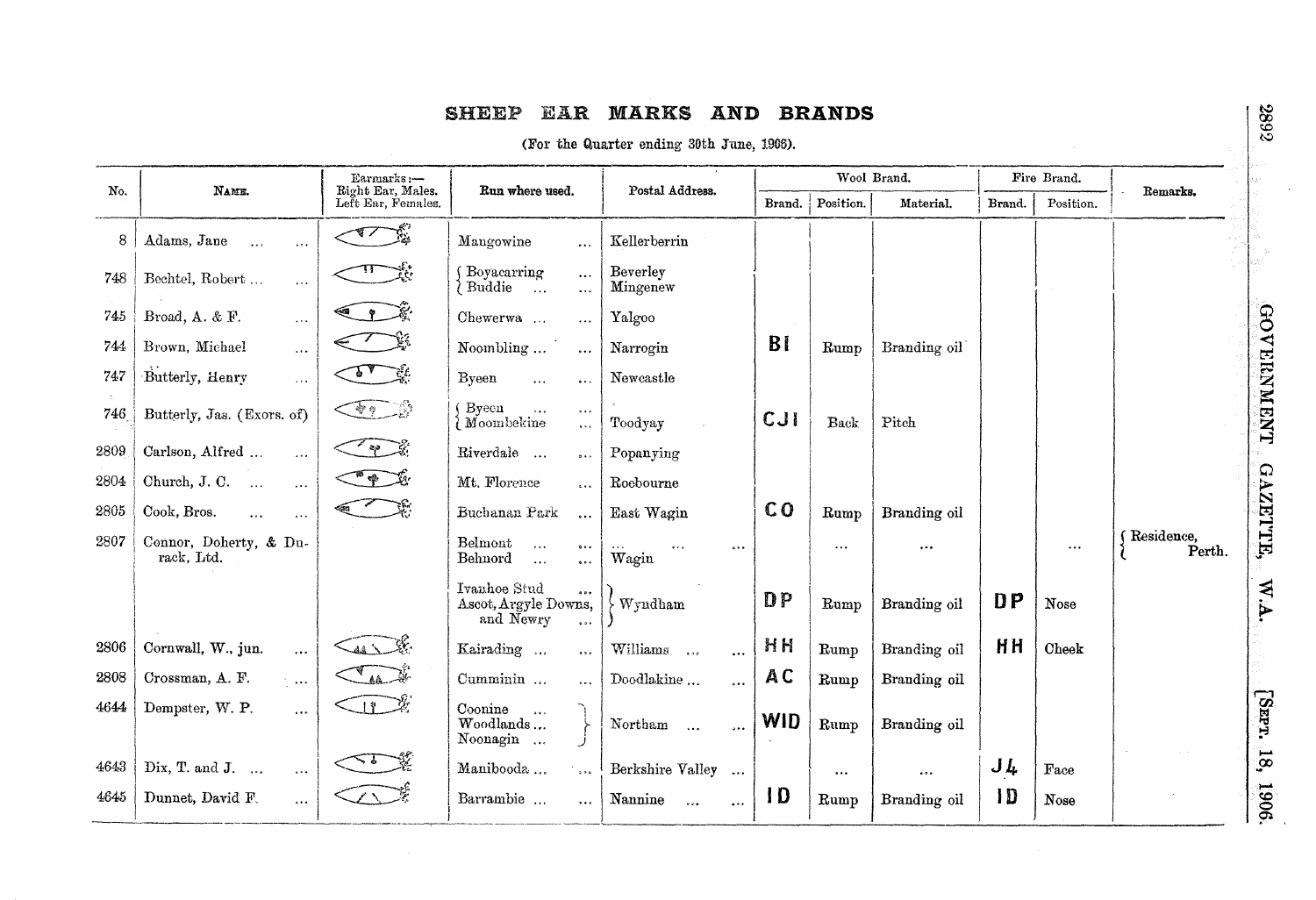| 6204  | French, Bros., & Co.<br>0.66                     | AN                                       | Point Cloates<br>Meeragoolia                                            | Carnarvon                              |                |          |                   |                |           |
|-------|--------------------------------------------------|------------------------------------------|-------------------------------------------------------------------------|----------------------------------------|----------------|----------|-------------------|----------------|-----------|
| 6995  | Giles, Jas. E.<br>5.68                           | $\bigotimes$                             | Avon Valley<br>$\dot{\phi}$ e a                                         | Chapman<br>$\ddot{\phantom{0}}$        |                |          | $\ddotsc$         | E3             | Face      |
| 6994  | Graham, Wm. L.<br>$\cdots$                       | $\leftarrow$ ?                           | Minabbie<br>$\circ \circ \circ$                                         | Narrogin<br>$\ldots$                   | WIG            | Rump     | Branding oil      |                |           |
| 6996  | Greene Bros. & Welsh                             | $\leftarrow$ $\leftarrow$ $\leftarrow$   | Talga Talga<br>0.29                                                     | Marble Bar                             |                |          |                   |                |           |
| 8008  | Hack & Murray<br>$\lambda$ and                   |                                          | Cowielillie<br>$\ddot{\text{a}}$ as a                                   | <b>Upper Blackwood</b>                 |                |          |                   |                |           |
| 8006  | Hall, Thomas<br>$\alpha + \epsilon$              | CLA FE                                   | Water Gully<br>$\cdots$                                                 | Nabawah                                |                |          |                   |                |           |
| 8007  | Hutton, Percy D.<br>$\alpha$ o o                 | $\sum_{i=1}^{n}$                         | Cheviot Hills<br>$\cdots$                                               | Katanning<br>$\ddotsc$                 | D7             | Rump     | Branding oil      | D7             | Nose      |
| 9896  | Jackson, A. R.<br>$\alpha \bullet \delta$        | Company                                  | Greenhills<br>ح کي.<br>فر<br>Webb's Siding                              | Geraldton                              |                |          |                   |                |           |
| 10458 | Kerr & Hickmer<br>$\cdots$                       | $\leq$ $\leq$ $\leq$                     | Wallareena<br>$\cdots$                                                  | Port Hedland                           |                |          |                   |                |           |
| 11025 | Lange, L. E.<br>$\ddotsc$<br>$\sigma$ o $\omega$ | $\sqrt{2}$                               | Hollow Farm<br>$\cdots$                                                 | Pingelly<br>$\cdots$<br>$\ldots$       | LA             | Rump     | Branding oil      |                |           |
| 11027 | Leake, Bruce W.<br>$\ldots$                      | $\sqrt{\frac{4}{9}}$                     | Cardonia<br>$\cdots$                                                    | Kellerberrin                           |                |          |                   |                |           |
| 11028 | Lynam, Jas. A.<br>$\ldots$                       | $\overline{A^*}$                         | Rosemount<br>$\cdots$                                                   | Bridgetown                             |                |          |                   |                |           |
| 11026 | Lynch, Wm.<br>$\sim$<br>$\bar{\omega}$ is a      | JZ X                                     | (Newfield<br>$\dots$<br>$\delta$ Crowther<br>$\ddotsc$                  | $\Theta$ eraldton<br>$\cdots$          | LI             | Rump     | Pitch             |                |           |
| 12044 | Mitchell, V. C.<br>$\overline{\mathcal{L}}$ .    | $\sqrt{1-\frac{1}{2}}$                   | The Creek<br>$\cdots$                                                   | Donnybrook<br>$\cdots$                 | V <sub>2</sub> | Rump     | Branding oil      |                |           |
| 12046 | Moran & Co., C. J.<br>$\ldots$                   | <b>AMAR</b>                              | Avoca Vale<br>$\cdots$                                                  | E. Wagin<br>$\ddotsc$                  | <b>MH</b>      | Back     | Branding oil      | MH             | Nose      |
| 12045 | McFarlane, J.<br>$\mathbf{1}$                    | $\leftarrow$ $\rightarrow$ $\frac{1}{2}$ | Carney's Hill<br>$\ddotsc$                                              | Geraldton<br>$\ddotsc$                 | M <sub>6</sub> | Rump     | Pitch<br>$\cdots$ | 9 <sub>1</sub> | Nr. cheek |
| 15338 | Piesse, F. & C.<br>$\cdots$                      | $\iff$                                   | Riverdale<br>$\ldots$<br>Ganawarra<br>$\cdots$<br>Kobellya<br>$\ddotsc$ | Katanning<br>$\ldots$                  |                | $\cdots$ | $\cdots$          | PZ             | Cheek     |
| 15337 | Pumphrey, H. M. M. A.                            | $\triangle$                              | Rose Hill<br>$\cdots$                                                   | Williams<br>$\sim$<br>$\ldots$         |                | $\ldots$ | $\ddots$          | Y <sub>0</sub> | Face      |
| 16516 | Rabbish, Wm. Thos.<br>$\sim$                     | $\epsilon$                               | Kondering<br>$\ddotsc$                                                  | Williams<br>$\sim$<br>$\sim$ .         | <b>WR</b>      | Rump     | Branding oil      |                |           |
| 16517 | Rodway, H. Barron<br>$\cdots$                    |                                          | Jinnamartin<br>Wild Horse Creek<br>Boraning<br>Heartleaf Gully          | $\sim$ Wagin<br>$\ddotsc$<br>$\ddotsc$ | R7             | Rump     | Branding oil      |                |           |
| 16518 | Rowland, R. J.<br>$\ddotsc$                      |                                          | $\ddot{\phantom{a}}$<br>Flanerdale<br>$\overline{\phantom{a}}$          | Dongarra                               |                |          |                   |                |           |
| 16519 | Rudd, Edward<br>0.05                             | $\mathcal{L}_{\mathbf{A}}$               | Marbro'<br>$\cdots$<br>5.5.5                                            | New Norcia<br>$\ldots$                 | ER             | Rump     | Tar               |                |           |

**GOVERNMENT** 

SEPT.  $18, 1906$ .

GAZETTE, W.A.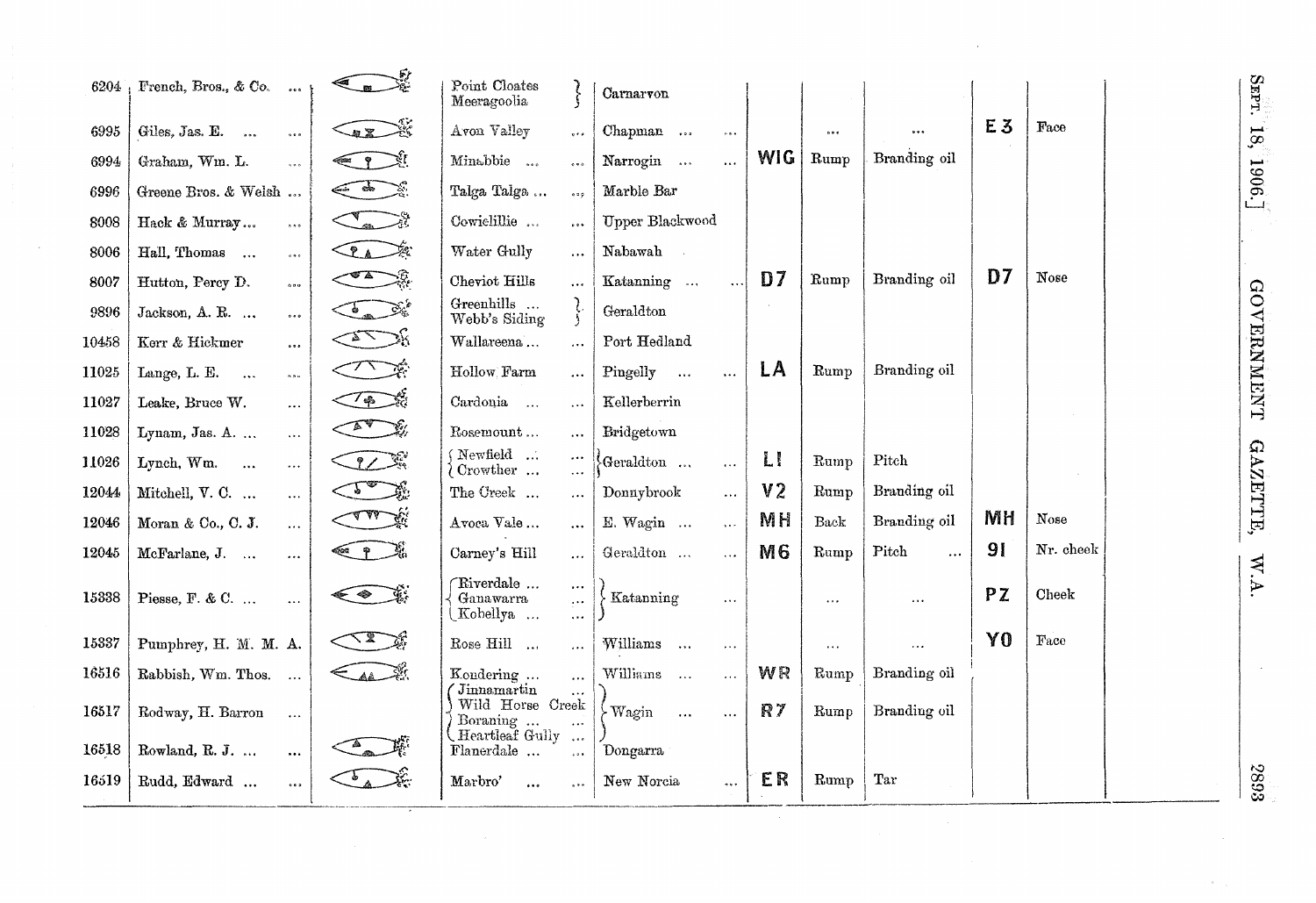|       |                                  |                               | Earmarks:-                              | Run where used.                               | Postal Address.                                      |                      |        | Wool Brand. |                       |                    | Fire Brand. | Remarks. |
|-------|----------------------------------|-------------------------------|-----------------------------------------|-----------------------------------------------|------------------------------------------------------|----------------------|--------|-------------|-----------------------|--------------------|-------------|----------|
| No.   | NAME.                            |                               | Right Ear, Males.<br>Left Ear, Females. |                                               |                                                      |                      | Brand. | Position.   | Material.             | Brand.             | Position.   |          |
| 17531 | Samson, Kate                     | $\ldots$                      |                                         | Clayton<br>$\overline{a}$<br>$\bar{\nu}$ .    | Bellevue                                             |                      |        |             |                       |                    |             |          |
| 17532 | Shephard, Wm. Jas.               | $\ldots$                      | $\widehat{\mathcal{F}}$                 | Craigburn<br>$\cdots$                         | Bridgetown                                           |                      |        |             |                       |                    |             |          |
| 17530 | Smith, Jas. H.                   | $\ldots$                      | $\frac{1}{\sqrt{2}}$                    | Norman's Well<br>$\dddotsc$                   | The Bowes                                            |                      |        |             |                       |                    |             |          |
| 19363 | Tuckey, C. J. & H.               | $\cdots$                      | $\mathbb{Z}$                            | Milton<br>$\cdots$<br>$\frac{1}{2}$           | Mandurah                                             |                      |        |             |                       |                    |             |          |
| 20302 | Venn, Frank E                    | $\ldots$                      | $\mathbb{Z}_2$                          | Roseneath<br>$\ddotsc$                        | <b>Upper Preston</b>                                 |                      |        |             |                       |                    |             |          |
| 20504 | Wake, Francis                    | $\ldots$                      | くろ                                      | Roskbank<br>$\bar{\mathbf{z}}$ .              | Pingelly                                             |                      |        | $\cdots$    | $\bullet$ + $\bullet$ | E                  | Nose        |          |
| 20500 | Waldeck & Trott                  | $\alpha$ and $\alpha$ .       | $\epsilon$                              | Gillimauning<br>$\cdots$                      | Pingelly                                             |                      |        |             |                       |                    |             |          |
| 20502 | Warren & Irwin                   | $\cdots$                      |                                         | Bannister<br>500                              | Mt. Barker                                           |                      | W7     | Rump        | Branding oil          | $\bar{\mathsf{w}}$ | Nose.       |          |
| 20497 | Watts, Alfred E.                 | $\ldots$                      | EL 1                                    | Ullawarra<br>$\ddotsc$                        | Onslow                                               |                      |        |             |                       |                    |             |          |
| 20499 | Watts, Francis                   | $\cdots$                      | $\sum_{\lambda}$                        | Westwood<br>$\cdots$                          | Wandering                                            |                      |        |             |                       |                    |             |          |
| 20503 | Watts, George                    | $\epsilon \rightarrow \infty$ | $\sqrt{2}$                              | Grassdale<br>$\vec{a}^{\prime}$ and $\vec{a}$ | Wandering                                            |                      |        |             |                       |                    |             |          |
| 20505 | Watts, S. R.<br>$\ldots$         | $\sim$ $\sim$ $\sim$          | $\mathbf{F}$                            | Satleigh<br>$\sim$<br>$\cdots$                | Popanying                                            |                      |        |             |                       |                    |             |          |
| 20501 | Webb, S. R.<br>$\mathbf{r}$ is a | $\ldots$                      | $\sigma_{\mathbb{R}}$                   | Brookton<br>$\cdots$                          | ${\bf Brook} \\ {\bf on} \quad \ldots$               | $\sim$ $\sim$ $\sim$ | W2     | Rump        | Branding oil          |                    |             |          |
| 20508 | Wellstead Bros                   | $\cdots$                      | $\frac{1}{\sqrt{2}}$                    | Bremer Bay<br>$\ddotsc$                       | Bremer Bay                                           | $\ddotsc$            | W5     | Rump        | Branding oil          |                    |             |          |
| 20498 | Williams, Michael J.             | $\sim$                        | $\sum_{\ell}$                           | Eastbrook<br>.                                | Northampton                                          | $\ddotsc$            |        | $\ldots$    | $\epsilon + \epsilon$ | M I                | Nose        |          |
| 20507 | Williams, Sam.                   | $\bar{a}$ , $\bar{c}$         | $\frac{1}{\sqrt{2}}$                    | Woodbine<br>$\dddotsc$                        | Brookton                                             |                      |        |             |                       |                    |             |          |
| 20506 | Williuott, John                  |                               | <b>W</b>                                | Woolnooker<br>$\cdot$ .                       | Geraldton                                            | $\sim$               | JW2    | Rump        | Branding oil          | J W                | Nose        |          |
|       |                                  |                               |                                         |                                               |                                                      |                      |        |             |                       |                    |             |          |
|       | SHEEP                            | EAR                           | <b>MARKS</b> and BRANDS                 |                                               | CANCELLED during the Quarter ending 30th June, 1906. |                      |        |             |                       |                    |             |          |
| 10448 | Kerr & Hickmer                   | $\sigma$ $\sigma$ $\sigma$    |                                         | Wallareena                                    | Port Hedland                                         |                      |        |             |                       |                    |             |          |

SHEEP EAR MARKS AND BRANDS-continued.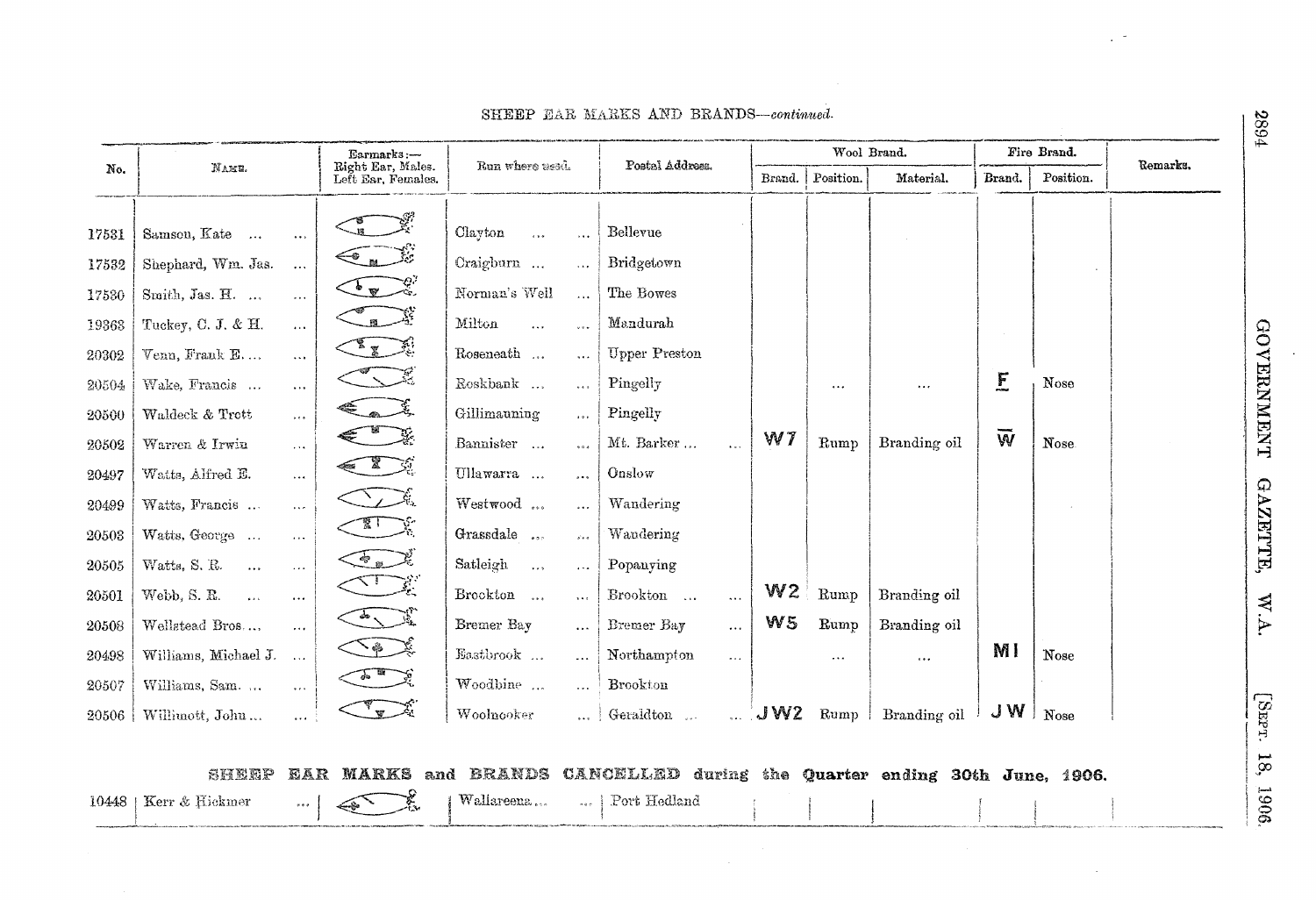# HORSE AND CATTLE BRANDS

(For the Quarter ending 30th June, 1906).

| Name.                                                                                                                                                                                                                                                                                                                                                                                                                                                                                                                                                                                                                                                                                                                                                                                                                                                                                                                                                                                                                                                                                                                                                                                                               | No.                                                                                            | Brand.                                                                                                        | Run where Brand to be used.                                                                                                                                                                                                                                                                                                                                                                                                                                                                                                                                                                                                                                                                                                                                                                                                    | Postal Address.                                                                                                                                                               | Remarks. |
|---------------------------------------------------------------------------------------------------------------------------------------------------------------------------------------------------------------------------------------------------------------------------------------------------------------------------------------------------------------------------------------------------------------------------------------------------------------------------------------------------------------------------------------------------------------------------------------------------------------------------------------------------------------------------------------------------------------------------------------------------------------------------------------------------------------------------------------------------------------------------------------------------------------------------------------------------------------------------------------------------------------------------------------------------------------------------------------------------------------------------------------------------------------------------------------------------------------------|------------------------------------------------------------------------------------------------|---------------------------------------------------------------------------------------------------------------|--------------------------------------------------------------------------------------------------------------------------------------------------------------------------------------------------------------------------------------------------------------------------------------------------------------------------------------------------------------------------------------------------------------------------------------------------------------------------------------------------------------------------------------------------------------------------------------------------------------------------------------------------------------------------------------------------------------------------------------------------------------------------------------------------------------------------------|-------------------------------------------------------------------------------------------------------------------------------------------------------------------------------|----------|
| Ahern, John<br>$\sim 10$<br>$\sim$ $\sim$<br>$\sim 100$<br>$\cdots$<br>$\cdots$                                                                                                                                                                                                                                                                                                                                                                                                                                                                                                                                                                                                                                                                                                                                                                                                                                                                                                                                                                                                                                                                                                                                     | 7918                                                                                           | 7 L O                                                                                                         | Mount Hill<br>$\ldots$<br>$\sim$ $\sim$ $\sim$<br>$\sim$ $\sim$ $\sim$<br>$\ldots$                                                                                                                                                                                                                                                                                                                                                                                                                                                                                                                                                                                                                                                                                                                                             | Walkaway                                                                                                                                                                      |          |
| Beart & Timms<br>$\ddotsc$<br>$\sim$ $\sim$<br>$\sim$ $\sim$ $\sim$<br>$\sim 100$<br>$\ldots$<br>Beeson, John Jos.<br>122<br>$\ddotsc$<br>$\ddots$<br>$\ldots$<br>$\cdots$<br>Biddles, Frank<br>$\mathbf{z}_n \rightarrow \infty$<br>$\sim 100$<br>$\sim$ $\sim$ $\sim$<br>$\cdots$<br>$\cdots$<br>Blacklock, J. W<br>$\sim$ $\sim$<br>$\cdots$<br>$\sim$ $\sim$ $\sim$<br>$\cdots$<br>$\cdots$<br>Brock, Robt.<br>$\sim$<br>$\ddotsc$<br>$\sim$ $\sim$ $\sim$<br>$\cdots$<br>$\cdots$<br>$\sim$ $\sim$ $\sim$<br>Brown, J. T.<br>$\sim$ 100 $\sim$<br>$\sim 100$<br>$\ddots$<br>$\sim$ $\sim$ $\sim$<br>$\cdots$<br>$\sim$ $\sim$<br>Brown, Jas. Wm.<br>$\cdots$<br>$\sim$ .<br>$\cdots$<br>$\cdots$<br>$\cdots$<br>Bruce, Wm.<br>$\sim 100$<br>$\ldots$<br>$\ldots$<br>$\sim$ $\sim$ $\sim$<br>$\lambda$ . $\lambda$<br>$\sim$ $\sim$<br>Buchoo<br>$\sim 100$<br>$\ldots$<br>$\sim 100$<br>$\sim 100$<br>$\ldots$<br>$\mathbf{r} \leftarrow \mathbf{r}$ .<br>$\sim$ $\sim$ $\sim$<br>Bushby, Harold George<br>$\sim 10^{-11}$<br>$\cdots$<br>$\cdots$<br>$\ldots$<br>Butterly, Jas., Executors of<br>$\sim$<br>$\cdots$<br>$\cdots$<br>$\ldots$<br>Byrne, Mary<br>$\sim$<br>$\sim 100$ km s $^{-1}$<br>$\sim 100$ | 1292<br>6039<br>15142<br>6045<br>12042<br>6044<br>6046<br>15792<br>964<br>5288<br>1742<br>8287 | BT1<br>$\rm J~B~8$<br>1 V E<br>J 4 B<br>R1B<br>J 3 B<br>J 5 B<br>W1B<br>$B$ H $3$<br>HB7<br>CJ1<br>M B 6      | $\ldots$ .<br>$\cdots$<br>$\ldots$<br>$\cdots$<br>$\cdots$<br>$\cdots$<br>Medira<br>$\cdots$<br>$\sim$ $\sim$<br>$\cdots$<br>$\cdots$<br>Frazier Downs<br>$\sim 10$<br>$\cdots$<br>$\sim$ $\sim$ $\sim$<br>$\ldots$<br>Perth Road<br>$\ddotsc$<br>$\cdots$<br>$\ldots$<br>$\cdots$<br>Lime Lake<br>$\ldots$<br>$\ldots$<br>$\sim$ $\sim$ $\sim$<br>$\cdots$<br>$\cdots$<br>$\cdots$<br>$\sim$ $\sim$<br>$\dots$<br>$\cdots$ .<br>$\cdots$<br>Southbourne<br>$\sim 100$<br>$\ldots$<br>$\cdots$<br>$\ldots$<br>Duck Swamp<br>$\ddotsc$<br>$\ldots$<br>$\alpha$ and $\alpha$<br>$\bullet$ $\bullet$ $\bullet$<br>$\ldots$<br>$\cdots$<br>$\ldots$<br>$\cdots$<br>$\cdots$<br>Canterbury Park<br>$\cdots$<br>$\ldots$<br>$\sim$ $\sim$ $\sim$<br>Byeen and Moombekine<br>$\sim$ $\sim$ $\sim$<br>$\sim$ $\sim$ $\sim$<br>Wonnamal | Leonora (Teamsters)<br>Geraldton<br><b>Broome</b><br>Belmont<br>Wagin<br>Nullagine<br>Beverley<br>Roelands<br>Port Hedland (Teamster)<br>Victoria Park<br>Toodyay<br>Wonnamal |          |
| $\ldots$<br>$\sim$ $\sim$ $\sim$<br>$\cdots$<br>Cardwell, Bros.<br>$\ldots$<br>$\sim$ $\sim$ $\sim$<br>$\cdots$<br>$\cdots$<br>Carlson, Alfred<br>$\sim$ .<br>$\cdots$<br>$\sim$ $\sim$ $\sim$<br>$\cdots$<br>$\cdots$<br>Chester, Stanley Charles<br>$\sim 100$<br>$\ldots$<br>$\sim$ $\sim$ $\sim$<br>$\cdots$<br>Christie, J. M.<br>$\ddotsc$<br>$\sim$ $\sim$<br>$\sim$ $\sim$ $\sim$<br>$\sim$ $\sim$ $\sim$<br>$\alpha \sim \alpha$<br>Christmas, Chas<br>$\ldots$<br>$\ldots$ .<br>$\sim$ - $\sim$<br>$\cdots$<br>$\sim$ $\sim$ $\sim$<br>Clark, Arthur E.<br>$\sim$<br>$\ldots$<br>$\sim$ $\sim$ $\sim$<br>$\sim$ $\sim$ $\sim$<br>$\cdots$<br>Clark, C. $\dots$ $\dots$<br>$\ldots$<br>$\ldots$<br>$\cdots$<br>$\sim$ $\sim$ $\sim$<br>$\sim$ $\sim$ $\sim$<br>Cole, William<br>$\sim 100$ km s $^{-1}$<br>$\sim$ $\sim$<br>$\sim 100$ km $^{-1}$<br>$\sim$<br>$\sim 10$<br>Coles, James<br>$\sim$ $\sim$<br>$\sim 100$<br>$\cdots$<br>$\ldots$<br>$\sim$ . $\sim$<br>$\sim$ $\sim$<br>Conning, Elizabeth<br>$\sim 100$<br>$\mathbf{A}$<br>$\cdots$<br>$\ldots$<br>$\sim$<br>Craine, Thos.<br>$\mathbf{z} \leftarrow \mathbf{z}$ .<br>$\cdots$<br>$\cdots$<br>$\cdots$<br>$\ldots$                         | 1568<br>61<br>12812<br>6088<br>1561<br>14794<br>1566<br>1638<br>6070<br>3063<br>13570          | CC7<br>A C 0<br>S <sub>C</sub> 1<br>7 J C<br>C C 0<br>UT3<br>C C 5<br>C 7 E<br>J C9<br>EC <sub>2</sub><br>TC9 | $\ldots$<br>$\ldots$ .<br>$\cdots$<br>$\cdots$<br>Corumbene<br>$\cdots$<br>$\cdots$<br>$\cdots$<br>$\cdots$<br>Riverdale<br>$\cdots$<br>$\ldots$<br>$\cdots$<br>$\cdots$<br>Westlands<br>$\cdots$<br>$\sim 10$<br>$\cdots$<br>$\cdots$<br>$\cdots$<br>$\mathbf{r}$ .<br>$\ldots$<br>$\cdots$<br>$\cdots$<br>$\cdots$<br>Juandine<br>$\sim$<br>$\cdots$<br>$\cdots$<br>$\cdots$<br>Stewart Downs<br>$\cdots$<br>$\ldots$<br>$\cdots$<br>Midland Co.'s Run<br>$\sim 100$<br>$\sim$ $\sim$ $\sim$<br>$\cdots$<br>Boo River<br>$\ddotsc$<br>$\cdots$<br>$\cdots$<br>$\cdots$<br>Mambillan<br>$\cdots$<br>$\sim$ $\sim$ $\sim$<br>$\cdots$<br>$\sim 0.4$<br>Sea View<br>$\cdots$<br>$\cdots$<br>$\cdots$<br>$\cdots$<br>Glenellen<br>$\cdots$<br>$\cdots$<br>$\cdots$<br>$\cdots$                                                   | E. Narrogin<br>Popanying<br>Beverley<br>Nullagine (Teamster)<br>Northam<br>Nullagine<br>Walebing<br>Wyndham<br>Toodyay<br><b>Busselton</b><br>Georgina                        |          |
| Darby<br>$\mathbf{r}$<br>$\sim 10^{-1}$<br>$\cdots$<br>$\sim$ $\sim$ $\sim$<br>$\sim 100$<br>$\sim 100$<br>$\cdots$<br>Davis, F. Law<br>$\sim 100$<br>$\ddotsc$<br>$\sim$ $\sim$ $\sim$<br>$\sim 100$<br>$\Delta \rightarrow \infty$<br>$\sim$<br>Dempster, W. P.<br>$\sim 10^{-1}$<br>$\cdots$<br>$\sim$ $\sim$<br>$\sim 100$<br>$\ldots$<br>Deroca, Ida K.<br>$\ldots$<br>$\alpha$ is $\alpha$ .<br>$\sim$ $\sim$ $\sim$<br>$\sim$ $\sim$ $\sim$<br>$\cdots$<br>Diprose, W. J.<br>$\sim 100$<br>$\sim$ $\sim$ $\sim$<br>$\sim$ $\sim$ $\sim$<br>$\cdots$<br>See al<br>Duffy, F. J.<br>$\sim 10$<br>$\sim$ $\sim$<br>$\ldots$<br>$\sim 100$ km $^{-1}$<br>$\cdots$<br>$\cdots$<br>Dunnet, David F.<br>$\mathbf{A}$<br>$\sim 10$<br>$\sim$ $\sim$ $\sim$<br>$\cdots$<br>$\sim 100$<br>Durbridge, C.<br>$\sim$<br>$\sim$ $\sim$ $\sim$<br>$\cdots$<br>$\sim$ $\sim$ $\sim$<br>$\cdots$<br>$\sim$ $\sim$                                                                                                                                                                                                                                                                                                              | 14465<br>3862<br>15852<br>1598<br>15846<br>3842<br>8102<br>1602                                | U H 4<br>1 F D<br>W <sub>1</sub> D<br>CD7<br>W D 5<br>F D 1<br>LV1<br>C <sub>1</sub> D                        | e e si<br>Balfour Downs<br>$\ldots$<br>$\cdots$<br>$\cdots$<br>Warbrook<br>$\cdots$<br>$\cdots$<br>$\cdots$<br>$\cdots$<br>Connine, Woodlands, and Noonagin<br>8-Mile Water<br>$\ldots$<br>$\sim$ $\sim$ $\sim$<br>$\sim$ $\sim$ $\sim$<br>$\cdots$<br>$\cdots$<br>$\cdots$<br>$\sim$ $\sim$<br>$\sim$ $\sim$ $\sim$<br>$\cdots$<br>$\ldots$<br>Location 110<br>$\alpha$ and $\alpha$<br>$+$<br>$\ldots$<br>$\cdots$<br>Berrambie<br>$\cdots$<br>$\sim$ $\sim$ $\sim$<br>$\ldots$<br>$\cdots$<br>$\cdots$<br>$\cdots$<br>$\cdots$<br>$\cdots$<br>$\cdots$<br>$\cdots$                                                                                                                                                                                                                                                          | Nullagine<br>Warbrook<br>Northam<br>Dongarra<br>Tambellup<br>Wanneroo<br>Nannine<br>Mt. Magnet (Teamster)                                                                     |          |
| Ebsary, E.<br>$\sim$ $\sim$ $\sim$<br>$\ldots$<br>$\cdots$<br>$\cdots$<br>.                                                                                                                                                                                                                                                                                                                                                                                                                                                                                                                                                                                                                                                                                                                                                                                                                                                                                                                                                                                                                                                                                                                                         | 3143                                                                                           | 2E                                                                                                            | Rose Hill<br>$\ldots$<br>$\cdots$<br>$\cdots$<br>$\cdots$                                                                                                                                                                                                                                                                                                                                                                                                                                                                                                                                                                                                                                                                                                                                                                      | E. Wagin                                                                                                                                                                      |          |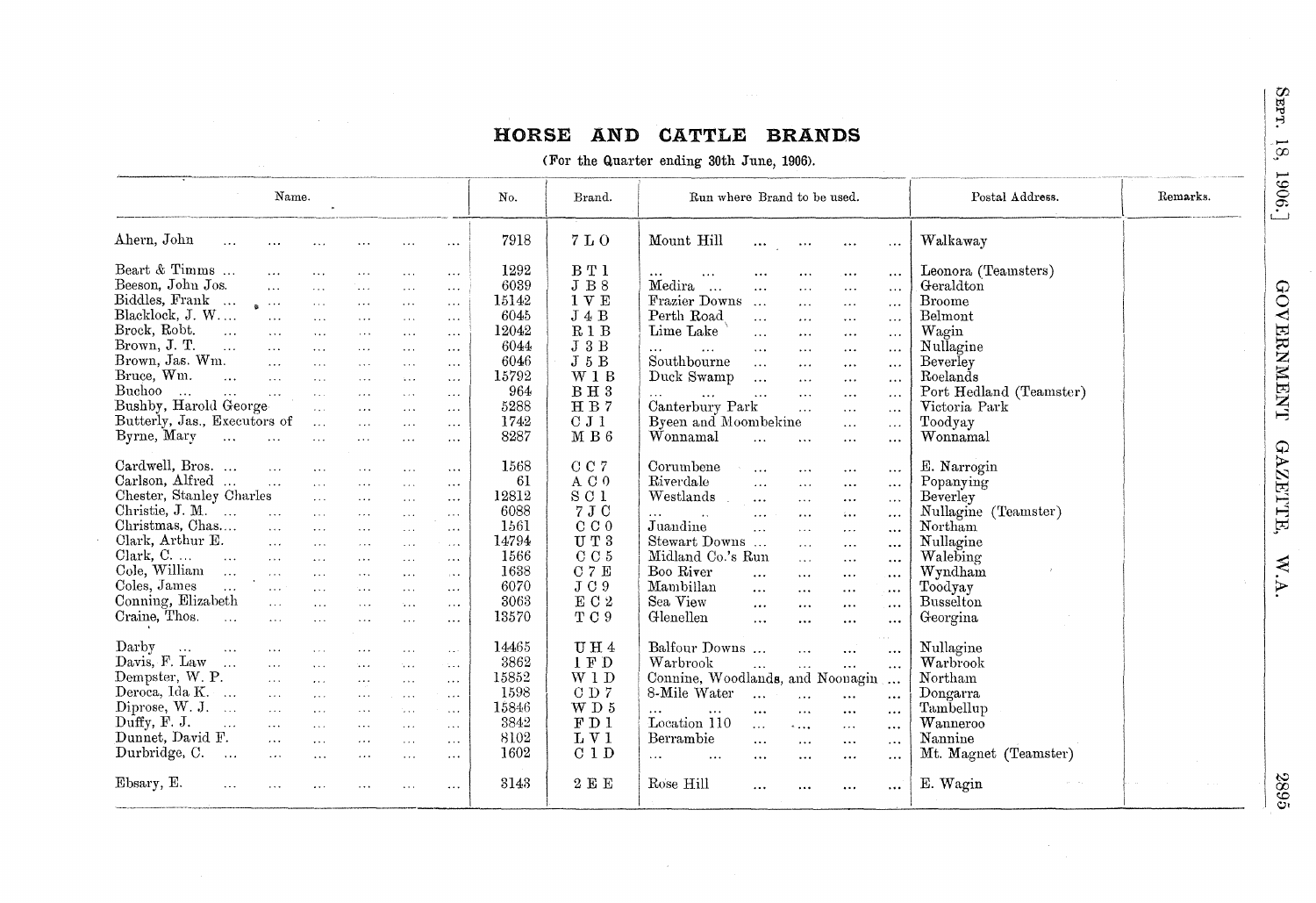|                               | Name.                      |                                         |                                           |                               |                                           | No.   | Brand.              | Postal Address.<br>Run where Brand to be used.                                                                                                            | Remarks. |
|-------------------------------|----------------------------|-----------------------------------------|-------------------------------------------|-------------------------------|-------------------------------------------|-------|---------------------|-----------------------------------------------------------------------------------------------------------------------------------------------------------|----------|
| Farquhar Bros                 |                            |                                         |                                           |                               |                                           | 3787  | $\rm F~B~6$         | Bridgetown<br>Arburlot<br>$\cdots$<br>$\ldots$<br>$\ldots$<br>$\cdots$                                                                                    |          |
| Fields, P. J.<br>$\ddotsc$    |                            | $\cdots$                                | $\ddotsc$                                 | $\sim$ $\sim$                 | $\ldots$                                  | 10653 | ${\bf P}$ F $2$     | Coolup<br>Mertondale<br>$\ldots$<br>$\ddotsc$<br>$\cdots$<br>$\ldots$                                                                                     |          |
| Finey, W. S.<br>$\sim$ .      | $\ldots$                   | $\ldots$                                | $\ldots$                                  | $\ldots$                      | $\sim$ $\sim$                             | 15904 | W F 3               | Arthur River<br>Bookalarrap<br>$\ldots$<br>$\cdots$                                                                                                       |          |
| Fitch, T. Osborne             | $\sim$ .                   | $\sim 10$                               | $\sim$ $\sim$ $\sim$                      | $\ldots$                      | $\ldots$                                  | 13661 | TOF                 | $\ldots$<br>$\ldots$<br>Kojonup<br>The Lake                                                                                                               |          |
|                               | $\sim 100$                 | $\bar{\nu}$ .                           | $\sim$ $\sim$ $\sim$                      | $\sim 10$                     | $\sim$ .                                  |       | A $\mathbb{F}$ 3    | $\sim 10$<br>$\ldots$<br>$\cdots$<br>$\sim$ $\sim$ $\sim$<br>$\mathbb{Z}_{\geq 0}$<br>Stake Well                                                          |          |
| Forsyth, Alex.<br>$\sim$      | $\sim$ $\sim$              | $\ldots$                                | $\sim$ $\sim$ $\sim$                      | $\sim$ $\sim$ $\sim$          | $\ldots$                                  | 154   |                     | Pastoral Lease $\frac{2886}{102}$<br>$\overline{\phantom{a}}$ .<br>$\ldots$<br>Peak Hill                                                                  |          |
| Francisco, H. C               | $\ddotsc$                  | $\cdots$                                | $\sim 100$                                | $\sim$ $\sim$ $\sim$          | $\ldots$                                  | 3912  | F1F                 | Mebian<br>$\dddotsc$<br>$\sim$ $\sim$<br>$\ldots$<br>$\ldots$<br>$\dots$                                                                                  |          |
| Gibson, J.<br>$\ddotsc$       | $\cdots$                   | $\sim$ $\sim$ $\sim$                    | $\cdots$                                  | $\sim$ $\sim$ $\sim$          | $\sim$ $\sim$                             | 822   | B <sub>1</sub> C    | Geraldton<br>Greenough Road<br>$\ddotsc$<br>$\cdots$<br>$\ldots$                                                                                          |          |
| Gordon, John<br>$\sim$ .      | $\sim 100$                 | $\ldots$                                | $\mathbf{A}$                              | $\sim$ $\sim$                 | $\sim 10$                                 | 7808  | LL7                 | $\operatorname{Hall}$ s Creek<br>$\cdots$<br>$\sim$ . $\sim$<br>$\ldots$ .<br>$\ldots$                                                                    |          |
| Graham, W. L.                 | $\ldots$                   | $\sim 10^{-4}$                          | $\ldots$                                  | $\sim$ $\sim$ $\times$        | $\sim$ $\sim$ $\sim$                      | 15942 | $W1$ G              | Minabbie<br>Narrogin<br>$\sim$<br>$\sim$<br>$\ddotsc$<br>$\ddotsc$                                                                                        |          |
| Gray, Chas. Hy.               | $\dddot{\phantom{0}}$      | $\overline{1}$ , $\overline{1}$         | $\sim$ $\sim$ $\sim$                      | $\sim$ $\sim$ $\sim$          | $\sim$ 4 $\sim$                           | 5290  | H B 9               | Coolgardie<br>Coolgardie Dairy<br>$\mathbf{r}$<br>$\sim$ $\sim$<br>$\cdots$                                                                               |          |
| Grundy, George                | $\sim$ .                   | $\cdots$                                | $\sim$ $\sim$ $\sim$                      | $\sim$ $\sim$ $\sim$          | $\ldots$                                  | 4681  | G G 0               | Pinjarrah<br>Sub. Lot. No. 11<br>$\ldots$<br>$\ldots$<br>$\ldots$                                                                                         |          |
| Hack, B. P.                   |                            |                                         |                                           |                               |                                           | 972   | B1H                 | Beverley<br>Brunshill                                                                                                                                     |          |
| $\sim 100$<br>Hanlon, Wilfred | $\sim$ $\sim$ $\sim$       | $\cdots$                                | $\cdots$                                  | $\sim$ $\sim$ $\sim$          | $\sim$ $\sim$ $\sim$                      | 15972 | W1H                 | $\sim$ .<br>$\ldots$<br>$\sim 100$<br>$\sim$ $\sim$ $\sim$<br>Geraldton<br>Chapman                                                                        |          |
|                               | $\ldots$                   | $\ldots$                                | $\ddotsc$                                 | $\ldots$                      | $\sim$ and                                |       | ${\rm J \ H \ 0}$   | $\sim$ .<br>$\ldots$<br>$\sim$ $\sim$ $\sim$<br>$\ldots$<br>Collie                                                                                        |          |
| Hanson, Jos. Hy.              | $\ddotsc$                  | $\mathbb{Z}^{\mathbb{Z}}$ .             | $\sim 10$                                 | $\sim$ $\sim$ $\sim$          | $\ldots$                                  | 6211  |                     | Lease $4.5.37$<br>$\ldots$<br>$\ldots$<br>$\sim 100$<br>$\ldots$                                                                                          |          |
| Hare, Margaret E.             | $\sim$ .                   | $\sim$ $\sim$ $\sim$                    | $\sim$ $\sim$ $\sim$                      | $\sim$ $\sim$                 | $\ldots$                                  | 8465  | M H 4               | Gingin<br>Moondah<br>$\sim$ $\sim$<br>$\sim$ $\sim$ $\sim$<br>$\sim 100$<br>$\sim$ $\sim$ $\sim$                                                          |          |
| Harvey, Wm. Henry             | $\sim 100$                 | $\ldots$                                | $\sim$ $\sim$ $\sim$                      | $\ldots$                      | $\ldots$                                  | 15970 | W H 9               | Wickepen<br>Beverley<br>$\ldots$<br>$\sim 100$<br>$\sim$ $\sim$ $\sim$<br>$\sim$ $\sim$ $\sim$                                                            |          |
| Haynes, Wm. Walter            | $\sim$                     | $\mathbf{A}$                            | $\sim$ $\sim$ $\sim$                      | $\sim$ $\sim$ $\sim$          | $\sim$ $\sim$ $\sim$                      | 15968 | $WH$ 7              | Daylerking<br>Quandering<br>$\sim 100$<br>$\sim$ $\sim$<br>$\sim 100$<br>$\sim$ $\sim$ $\sim$                                                             |          |
| Haythornthwaite, J. P         |                            | $\ddotsc$                               | $\sim$ $\sim$ $\sim$                      | $\sim$ $\sim$                 | $\mathcal{I}$                             | 6220  | $\rm J$ H $\rm 9$   | Coroling<br>Buginee<br>$\ddotsc$<br>$\ddotsc$<br>$\sim 100$<br>$\ldots$                                                                                   |          |
| Hodges, W. A.                 | $\sim$                     | $\dddotsc$                              | $\ldots$                                  | $\sim$ $\sim$ $\sim$          | $\ldots$                                  | 15984 | 3 W H               | Marble Bar<br>Moolyella<br>$\ddotsc$<br>$\ldots$<br>$\ddotsc$<br>$\sim$ .                                                                                 |          |
| Holmes, A.<br>$\sim 10^{-1}$  | $\mathcal{L}_{\text{max}}$ | $\sim$ $\sim$                           | $\sim 100$                                | $\ldots$                      | $\sim 100$                                | 215   | $\Lambda$ H $4$     | Cranbrook<br>Lease $\frac{93}{1067}$<br>$\sim 100$<br>$\dddotsc$<br>$\ddotsc$<br>$\ldots$                                                                 |          |
| Hooper, John R.               | $\ddotsc$                  | $\ddotsc$                               | $\cdots$                                  | $\ldots$                      | $\sim 100$                                | 12218 | $\mathcal{R}$ H $7$ | Coomberdale<br>Kiaka<br>$\mathbf{A}$ .<br>$\sim$ .<br>$\sim$<br>$\ldots$<br>$\ddotsc$                                                                     |          |
| Hosbach, A. W.                | $\ddotsc$                  | $\ddotsc$                               | $\ldots$                                  | $\ldots$                      | $\sim 100$                                | 5287  | H B $6$             | Prescully and North Erliston<br>Duketon<br>$\bar{\psi}$ .                                                                                                 |          |
| Hutton and Rose               | $\sim$ $\sim$              | $\sim$                                  |                                           | $\sim$ $\sim$ $\sim$          |                                           | 5752  | 1 H R               | Derby<br>Leopold Downs<br>$\ddotsc$<br>$\ddotsc$<br>$\ldots$                                                                                              |          |
| Hymus, Grace E.               | $\overline{1}$ .           |                                         | $\mathcal{L}_{\mathcal{F}}(\mathbf{r})$   |                               | $\sim$ $\sim$                             | 4623  | G E 2               | Marradong<br>Camballing<br>$\mathcal{L}_{\text{max}}$<br>$\sim$ .<br>$\ldots$<br>$\ldots$                                                                 |          |
|                               |                            | $\ldots$                                | $\sim$ $\sim$ $\sim$                      | $\sim$ $\sim$                 | $\rightarrow$ $\rightarrow$ $\rightarrow$ |       |                     |                                                                                                                                                           |          |
| Kelly, M. A. E.               | $^{\circ}$                 | $\mathbf{A}$                            | $\ldots$                                  | $\cdots$                      | $\sim$ $\sim$ $\sim$                      | 8524  | $M$ K 3             | Etitia<br>Wannamal<br>$\ddotsc$<br>$\ldots$<br>$\ldots$<br>$\ldots$<br>$\sim$ . $\sim$                                                                    |          |
| Klopper & Forrester           | $\mathcal{L}_{\text{max}}$ | $\overline{\mathcal{L}}$ .              | $\ldots$                                  | $\ldots$                      | $\sim$ $\sim$ $\sim$                      | 6902  | K F 1               | Gingin<br>Highercombe<br>$\sim 10$<br>$\sim$ $\sim$ $\sim$<br>$\ldots$<br>$\sim 100$                                                                      |          |
| Krakour, D.<br>$\ddotsc$      | $\cdots$                   | $\sim$ $\sim$                           | $\cdots$                                  | $\sim$ $\sim$ $\sim$          | $\ldots$                                  | 2523  | D K 2               | Kojonup<br>Water Dale<br>$\ldots$<br>$\ldots$<br>$\dots$<br>$\sim$ $\sim$ $\sim$                                                                          |          |
| Larsen, John H.               | $\sim 100$                 | $\ldots$                                | $\sim$ $\sim$ $\sim$                      | $\lambda \rightarrow \lambda$ | $\ddotsc$                                 | 6306  | J L 5               | Northam<br>Brookside<br>$\ddotsc$<br>$\cdots$<br>$\sim$ $\sim$ $\sim$<br>$\ldots$                                                                         |          |
| Leake, Bruce W.               | $\sim$ .                   | $\bar{\mathbf{v}}$ .                    | $\sim$ $\sim$ $\sim$                      | $\sim$ $\sim$                 | $\ldots$                                  | 1052  | B <sub>L</sub> 1    | Kellerberrin<br>Cardonia<br>$\ldots$<br>$\ldots$<br>$\ldots$<br>$\ldots$                                                                                  |          |
| Leeder, E. H.<br>$\ddotsc$    | $\ldots$                   | $\mathcal{L}(\mathcal{L}(\mathcal{L}))$ |                                           | $\sim$ .                      | $\ldots$                                  | 3301  | $\mathbf{E}$ L $0$  | Cunjardine<br>Irvington<br>$\ddotsc$<br>$\ldots$<br>$\cdots$<br>$\sim 10$                                                                                 |          |
| Lefroy, DeCourcy G.           | $\dddotsc$                 |                                         | $\rightarrow$ $\rightarrow$ $\rightarrow$ |                               |                                           | 8028  | $\mathbf{L}$ 7 S    | Wolwooling<br>"Santry"<br>$\bar{L}$ and<br>$\ddotsc$<br>$\cdots$<br>$\sim$ $\sim$ $\sim$                                                                  |          |
| Lehaur, Mrs. John             |                            | $\ldots$                                | $\ldots$                                  | $\sim$ 4 $\sim$               | $\cdots$                                  | 301   | A L 0               | Strawberry<br>Coolmore                                                                                                                                    |          |
|                               | $\ddotsc$                  | $\sim$ $\sim$                           | $\rightarrow$ $\rightarrow$ $\rightarrow$ | $\sim$ $\sim$ $\sim$          | $\ldots$                                  | 16051 | W L 0               | $\ldots$<br>$\ldots$<br>$\sim 100$<br>$\sim 100$<br>Coogee<br>Clarence Townsite                                                                           |          |
| Levett, $Wm$ .<br>$\ddotsc$   | $\sim$ $\sim$              | $\cdots$                                | $\cdots$                                  | $\sim$ $\sim$ $\sim$          | $\ldots$                                  |       |                     | $\ldots$<br>$\cdots$<br>$\sim$ $\sim$<br>Northam                                                                                                          |          |
| Loton, Wm. Thorley            | $\ldots$                   | $\cdots$                                | $\ldots$                                  | $\ldots$ .                    | $\ldots$                                  | 8042  | LT1                 | Spring Hill<br>$\overline{\mathcal{L}}$<br>$\ldots$<br>$\sim 100$<br>$\ldots$<br>Upper Swan<br>Belvoir<br>$\ddotsc$<br>$\ldots$<br>$\sim 100$<br>$\ldots$ |          |
| Mann, Robert<br>$\sim$        | $\ldots$                   | $\sim$ .                                | $\sim 100$                                | $\sim$ $\sim$ $\sim$          | $\sim$ $\sim$ $\sim$                      | 12334 | $R$ $M$ $3$         | Cuballing<br>$\ldots$<br>$\sim$ $\sim$<br>$\mathbf{1}$<br>$\ldots$<br>$\rightarrow$ $\rightarrow$ $\rightarrow$                                           |          |
| Mills & Sorrensen             | $\ddotsc$                  |                                         |                                           |                               |                                           | 8782  | 1 M S               | Marble Bar<br>Miner's Lease No. 1<br>$\mathbb{R}^{2}$ .<br>$\sim$ . $\sim$<br>$\ldots$                                                                    |          |
|                               |                            | $\ldots$                                | $\ldots$                                  | $\bullet$ $\bullet$ $\bullet$ | $\ldots$                                  | 8912  | M X 1               | Northam<br>The Wattles<br>$\ddotsc$                                                                                                                       |          |
| Mitchell, James               | $\sim$ $\sim$ $\sim$       | $\ldots$                                | $\sim 10$                                 | $\sim$ $\sim$ $\sim$          | $\sim$ $\sim$ $\sim$                      |       |                     | $\ldots$<br>$\ldots$<br>$\cdots$                                                                                                                          |          |

 $\alpha$ 

### HORSE AND CATTLE BRANDS, Erc.-continued.

GOVERNMENT GAZETTE, W.A.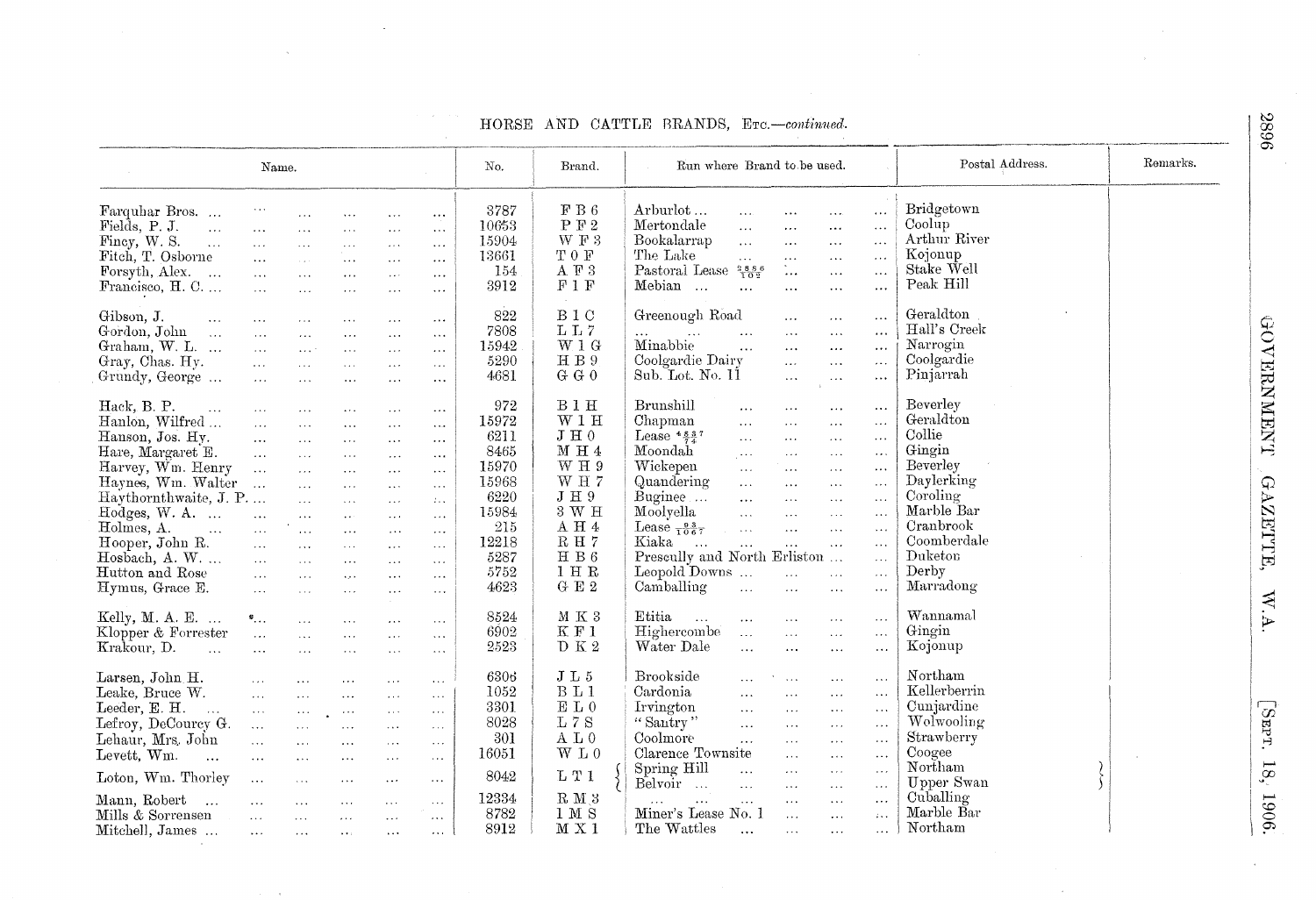| Moneer<br>$\sim$<br>$\sim$ .<br>Moores, Robert<br>$\ddotsc$<br>Moran & Co., C. J.<br>Mueller, O. T. C.<br>Muir, Andrew<br>$\cdots$<br>Murphy, Sarah<br>Murphy, Thos.<br>McBean, James<br>McDonald Bros.<br>McFarlane, M. A.<br>McKay, Neil<br>$\sim$ .<br>McLeod, Wm.<br>$\sim 100$               | $\mathbf{1}$<br>$\ddotsc$<br>$\ddotsc$<br>$\mathbf{r}$ .<br>$\ddotsc$<br>$\mathcal{L}_{\mathrm{S}}$ .<br>$\sim$ .<br>$\sim 10^{-1}$<br>$\sim 10^{-1}$<br>$\Delta\Delta\Delta$<br>$\sim$ $\sim$<br>$\cdots$ | $\sim 100$<br>$\sim$ .<br>$\ldots$<br>$\ldots$<br>$\ldots$<br>$\sim$ $\sim$ $\sim$<br>$\sim 100$<br>$\sim$ . $\sim$<br>$\sim 100$<br>$\sim 100$<br>$\ldots$               | $\ldots$<br>$\ldots$<br>$\sim$ .<br>$\ldots$<br>$\sim$ $\sim$ $\sim$<br>$\sim 100$<br>$\cdots$<br>$\sim$ $\sim$ $\sim$<br>$\sim$ $\sim$ $\sim$<br>$\ldots$<br>$\sim 100$ | $\cdots$<br>$\sim$ .<br>$\ldots$<br>$\sim$ $\sim$ $\sim$<br>$\sim 100$<br>$\sim$ $\sim$<br>$\sim$ $\sim$ $\sim$<br>$\sim 100$<br>$\ldots$ .<br>$\sim$ $\sim$ $\sim$<br>$\sim 100$<br>$\sim$ $\sim$ | $\mathbf{r}$<br>$\ldots$<br>$\ldots$<br>$\ldots$<br>$\ldots$<br>$\ldots$<br>$\sim$ $\sim$<br>$\ldots$ .<br>$\sim$ $\sim$<br>$\sim 100$<br>$\ldots$<br>$\ldots$                                                  | 8732<br>.12333<br>8462<br>10098<br>335<br>13083<br>13852<br>6348<br>8303<br>8403<br>9271<br>16282 | $M$ R $l$<br>R M 2<br>MH1<br>O 7 M<br>$\Lambda$ M $4$<br>$\mathrm{S}$ M $2$<br>1 T M<br>$\rm J$ 7 $\rm M$<br>$2M B$<br>$\mathbbm{M}$ F 2<br>${\bf N}$ K $0$<br>1 W S            | $\cdots$<br>$\ddotsc$<br>$\ldots$<br>$\cdots$<br>$\ddotsc$<br>Avoca Vale<br>$\sim$ .<br>Stirling View<br>$\ddotsc$<br>Deeside<br>$\ddotsc$<br>$\cdots$<br>Location No. $6 \dots$<br>$\ddots$<br>$\ddotsc$<br>$\sim 10$ $\sim$<br>Riverside<br>$\cdots$<br>Commonage<br>$\ldots$<br>Glen Fields<br>$\sim$ .<br>Montrose<br>$\ddotsc$<br>$\sim 100$<br>$\ldots$<br>$\cdots$ | $\ddotsc$<br>$\sim 10$ km $^{-1}$<br>$\ldots$<br>$\sim$ $\sim$ $\sim$<br>$\sim 10$<br>$\ldots$<br>$\sim$ $\sim$<br>$\sim$ $\sim$<br>$\sim$ $\sim$ $\sim$<br>$\sim$ .<br>$\sim$ $\sim$<br>$\ldots$ | $\cdots$<br>$\cdots$<br>$\ldots$<br>$\ldots$<br>$\sim$ .<br>$\sim 10$<br>$\ddotsc$<br>$\Delta \sim 10$<br>$\sim 100$<br>$\ldots$<br>$\sim$ $\sim$ $\sim$<br>$\ldots$                           | $\ddotsc$<br>$\cdots$<br>$\ldots$<br>$\ldots$<br>$\ldots$<br>$\ddotsc$<br>$\ldots$<br>$\ddotsc$<br>$\sim$ $\sim$<br>$\dots$<br>$\ldots$ | Leonora<br>Menzies<br>E. Wagin<br>Tenterden<br>Balbarrup<br>Cannington<br>Nannine (Teamster)<br>York<br>Marble Bar<br>Boyanup<br>Goomaling<br>Leonora |            |
|---------------------------------------------------------------------------------------------------------------------------------------------------------------------------------------------------------------------------------------------------------------------------------------------------|------------------------------------------------------------------------------------------------------------------------------------------------------------------------------------------------------------|---------------------------------------------------------------------------------------------------------------------------------------------------------------------------|--------------------------------------------------------------------------------------------------------------------------------------------------------------------------|----------------------------------------------------------------------------------------------------------------------------------------------------------------------------------------------------|-----------------------------------------------------------------------------------------------------------------------------------------------------------------------------------------------------------------|---------------------------------------------------------------------------------------------------|---------------------------------------------------------------------------------------------------------------------------------------------------------------------------------|---------------------------------------------------------------------------------------------------------------------------------------------------------------------------------------------------------------------------------------------------------------------------------------------------------------------------------------------------------------------------|---------------------------------------------------------------------------------------------------------------------------------------------------------------------------------------------------|------------------------------------------------------------------------------------------------------------------------------------------------------------------------------------------------|-----------------------------------------------------------------------------------------------------------------------------------------|-------------------------------------------------------------------------------------------------------------------------------------------------------|------------|
| Newland, Walter<br>Nix, F. A., sen. $\ldots$                                                                                                                                                                                                                                                      | $\sim$<br>$\bar{\mathcal{L}}$ .                                                                                                                                                                            | $\sim 100$                                                                                                                                                                | $\cdots$                                                                                                                                                                 | $\sim$ $\sim$<br>$\ldots$                                                                                                                                                                          | $\ldots$<br>$\ldots$                                                                                                                                                                                            | 17161<br>4115                                                                                     | $\mathbb{X} \ \mathbb{X} \ 0$<br>$\rm F$ N $4$                                                                                                                                  | Edjudina<br>$\ldots$<br>Nubicup<br>$\cdots$                                                                                                                                                                                                                                                                                                                               | $\sim$ $\sim$ $\sim$<br>$\ddotsc$                                                                                                                                                                 | $\ldots$<br>$\sim$ $\sim$                                                                                                                                                                      | $\cdots$<br>$\ldots$                                                                                                                    | Yarri<br>$\ddotsc$<br>$\cdots$<br>$\cdots$<br>Bridgetown                                                                                              | Cancelled. |
| Oliff, Leslie<br>$\ldots$<br>O'Neill, John<br>$\sim$ . $\sim$                                                                                                                                                                                                                                     | $\sim$ $\sim$<br>$\ldots$                                                                                                                                                                                  | $\ldots$<br>$\sim$ $\sim$                                                                                                                                                 | $\ldots$<br>$\sim$ $\sim$ $\sim$                                                                                                                                         | $\cdots$<br>$\ldots$                                                                                                                                                                               | $\ldots$<br>$\ldots$                                                                                                                                                                                            | 14928<br>6371                                                                                     | U 7 X<br>$J_0 N$                                                                                                                                                                | $\sim$ .<br>$\sim$ $\sim$<br>$Block \frac{48}{352}$<br>$\ldots$                                                                                                                                                                                                                                                                                                           | $\ldots$<br>$\ddotsc$                                                                                                                                                                             | $\cdots$<br>$\sim$ $\sim$                                                                                                                                                                      | $\ldots$<br>$\ldots$                                                                                                                    | Wyndham<br>Waroona                                                                                                                                    |            |
| Padbury, Loton, & Co.<br>Parker, John<br>$\sim 100$<br>Parnham, George<br>Patterson & King<br>Pearless, Ernest<br>Peel, $M$ .<br>$\mathbf{r}$<br>$\sim 10^{-10}$<br>Pettit, H.<br>Pfitzner, J.O.<br>$\sim$                                                                                        | $\sim 10^{-1}$<br>$\mathbf{1}$<br>$\mathbf{1}$<br>$\cdots$<br>$\sim 10^{-1}$<br>$\mathbf{r}$<br>$\mathbf{1}$                                                                                               | $\sim$ $\sim$ $\sim$<br>$\sim 100$<br>$\mathbf{1}$<br>$\sim$ $\sim$ $\sim$<br>$\sim 100$<br>$\sim 100$<br>$\sim$ .<br>$\sim 100$                                          | $\sim$ $\sim$ $\sim$<br>$\mathcal{L}_{\mathcal{F}}$ .<br>$\sim$ $\sim$ $\sim$<br>$\sim 10^{-1}$<br>$\sim$ $\sim$<br>$\cdots$<br>$\sim 100$<br>$\ldots$                   | $\sim$ $\times$ $\times$<br>$\sim$ $\sim$ $\sim$<br>$\ldots$<br>$\sim$ . $\sim$<br>$\mathbf{r}$<br>$\ldots$ .<br>$\sim$ $\sim$ $\sim$<br>$\ldots$                                                  | $\ldots$<br>$\ldots$<br>$\cdots$<br>$\sim 10$<br>$\cdots$<br>$\sim$ $\sim$ $\sim$<br>$\ldots$<br>$\ldots$                                                                                                       | 10802<br>6429<br>4924<br>10783<br>17671<br>8675<br>5672<br>6428                                   | P <sub>L</sub> 1<br>$J\ P\ 8$<br>G P 3<br>$\rm P$ 2 $\rm K$<br>Y P 0<br>M P 4<br>H P 1<br>J P 7                                                                                 | Mill Stream<br>$\sim 100$<br>Woodstock<br>$\mathbf{r}$<br>Bolonine<br>$\ldots$<br>Badgerup<br>$\sim$ .<br>Williams<br>$\sim 100$<br>Albany<br>$\sim 100$ km $^{-1}$<br>$\sim 100$<br>Moore Valley<br>$\sim$<br>Wagin<br>$\sim$ .                                                                                                                                          | $\sim$ $\sim$ $\sim$<br>$\ldots$<br>$\sim 10$<br>$\sim$ $\sim$<br>$\ldots$<br>$\sim$ $\sim$ $\sim$<br>$\sim 100$<br>$\ldots$                                                                      | $\sim$ .<br>$\sim$ $\sim$<br>$\cdots$<br>$\sim$ $\sim$ $\sim$<br>$\alpha$ and $\alpha$<br>$\sim$<br>$\sim$<br>$\cdots$                                                                         | $\sim$ .<br>$\sim$ .<br>$\mathcal{L}_{\mathcal{F}}$ .<br>$\sim 10^{-1}$<br>$\ldots$<br>$\ldots$<br>$\sim$ $\sim$<br>$\ddotsc$           | Roebourne<br>Popanying<br>Northam<br>Wanneroo<br>Narrogin<br>Albany<br>Cunderdin<br>Wagin                                                             |            |
| Readhead, T. R<br>Ross, Wm. Hugh                                                                                                                                                                                                                                                                  | $\cdots$<br>$\mathcal{L}_{\text{max}}$                                                                                                                                                                     | $\sim 100$<br>$\ldots$                                                                                                                                                    | $\sim$ $\sim$<br>$\sim$                                                                                                                                                  | $\sim$ $\sim$ $\sim$<br>$\sim$ $\sim$ $\sim$                                                                                                                                                       | $\sim$ $\sim$ $\sim$<br>$\cdots$                                                                                                                                                                                | 18738<br>15982                                                                                    | ZZZ<br>1 W H                                                                                                                                                                    | Minninooka<br>$\sim$ .<br>Pilbarra<br>$\ddotsc$                                                                                                                                                                                                                                                                                                                           | $\ldots$<br>$\ldots$                                                                                                                                                                              | $\cdots$<br>$\ldots$                                                                                                                                                                           | $\ddotsc$<br>$\ldots$                                                                                                                   | Geraldton<br>Nullagine                                                                                                                                |            |
| Said, Kadoos<br>$\sim 100$<br>Samson, Kate<br>$\sim 100$<br>Schinzig, Rudolph<br>Sewell, $E. W. \dots$<br>Shea, Mary<br>$\ddotsc$<br>Shireen<br>$\sim$<br>Spence, Wm.<br>$\sim$<br>Stevens, $W. H.$<br>Stobo & Weir<br>$\mathbf{A}$<br>Stove Bros.<br>$\mathbf{1}$<br>Synnott Bros.<br>$\sim 100$ | $\sim 100$<br>$\sim$ .<br>$\sim 100$<br>$\sim 100$<br>$\cdot$ .<br>$\mathbf{1}$<br>$\sim 10^{-1}$<br>$\sim 10$<br>$\sim$ . $\sim$<br>$\ldots$<br>$\sim 100$                                                | $\sim$ $\sim$ $\sim$<br>$\sim 100$<br>$\sim 100$<br>$\sim 100$<br>$\sim 100$<br>$\sim 100$<br>$\sim 10^{-11}$<br>$\sim 10$<br>$\sim 100$<br>$\sim$ . $\sim$<br>$\sim 100$ | $\cdots$<br>$\sim$ $\sim$ $\sim$<br>$\ldots$ .<br>$\sim$ $\sim$<br>$\sim 100$<br>$\sim$<br>$\sim$ $\sim$ $\sim$<br>$\cdots$<br>$\cdots$<br>$\sim 100$<br>$\sim 100$      | $\ldots$<br>$\ldots$ .<br>$\sim$ $\sim$<br>$\sim 100$<br>$\sim$ $\sim$<br>$\ldots$<br>$\ldots$<br>$\sim$ . $\sim$<br>$\cdots$<br>$\sim$ $\sim$ $\sim$<br>$\sim$ $\sim$ $\sim$                      | $\ldots$<br>$\sim$ $\sim$ $\sim$<br>$\sim$ $\sim$ $\sim$<br>$\sim$ $\sim$<br>$\sim$ $\sim$<br>$\cdots$<br>$\sim$ $\sim$ $\sim$<br>$\sim$ . $\sim$<br>$\sim$ $\sim$ $\sim$<br>$\sim 100$<br>$\sim$ $\sim$ $\sim$ | 6841<br>7262<br>12515<br>3514<br>3334<br>13233<br>16284<br>5762<br>13382<br>12794<br>12785        | K D 0<br>$\rm K$ S 1<br>$\mathcal{R}\ \mathcal{S}\ 4$<br>$\mathop{\hbox{\bf E}}$ S <sup>3</sup><br>$\mathbbm{E}$ M $\,3$<br>S R 2<br>3 W S<br>H S1<br>$S \tW 1$<br>S3B<br>S B 4 | $\ldots$<br>$\sim$<br>$Clavton$<br>$\sim$<br>Dardanup Park<br>Glencoe<br>$\sim$<br>6-Mile Flat<br>$\mathbb{R}^2$<br>Bummer's Creek<br>Northampton<br>$\sim 100$<br>Hovens<br>$\mathbf{1}$<br>Clydesdale<br>$\ddotsc$<br>Station Peak<br>$\sim 10$<br>Ingleup<br>$\mathbf{r}$                                                                                              | $\cdots$<br>$\sim$ - $\sim$<br>$\sim 100$<br>$\sim$ $\sim$<br>$\sim 100$<br>$\sim$ $\sim$ $\sim$<br>$\sim$ $\sim$ $\sim$<br>$\sim$ $\sim$ $\sim$<br>$\ldots$<br>$\sim 10$                         | $\sim$ $\sim$ $\sim$<br>$\sim$ $\sim$ $\sim$<br>$\sim$ .<br>$\sim$ . $\sim$<br>$\ddotsc$<br>$\ddotsc$<br>$\sim 100$<br>$\lambda$ . $\lambda$<br>$\ldots$<br>$\sim$ $\sim$ $\sim$<br>$\sim 100$ | $\ldots$<br>$\ldots$<br>$\ldots$<br>$\ddotsc$<br>$\ddotsc$<br>$\ldots$<br>$\cdots$<br>$\sim$<br>$\ldots$<br>$\ldots$<br>$\ddotsc$       | Leonora (Teamster)<br>Bellevue<br>Dardanup<br>Tammin.<br>Toodvay<br>Malcolm<br>Northampton<br>Pingelly<br>Busselton<br>Roebourne<br>Katanning         |            |
| Tuckey, C. J. & H.<br>Venn, Frank E.<br>Verma & Mahmood                                                                                                                                                                                                                                           | $\sim 100$<br>$\mathbf{A}$<br>$\bar{z}$ . $\bar{z}$                                                                                                                                                        | $\sim 100$<br>$\sim$<br>$\sim$ $\sim$ $\sim$                                                                                                                              | $\sim$ $\sim$ $\sim$<br>$\sim$ $\sim$                                                                                                                                    | $\ldots$<br>$\cdots$<br>$\ldots$                                                                                                                                                                   | $\sim 100$<br>$\sim$ $\sim$ $\sim$<br>$\sim$ $\sim$ $\sim$                                                                                                                                                      | 14052<br>4362<br>15347                                                                            | T 1 T<br>F1V<br>$V_6M$                                                                                                                                                          | Milton<br>$\sim$<br>$\ldots$<br>Roseneath<br>$\ldots$<br>$\mathbb{R}^2$<br>$\ldots$<br>$\ldots$                                                                                                                                                                                                                                                                           | $\sim 100$<br>$\ldots$<br>$\cdots$                                                                                                                                                                | $\ddotsc$<br>$\sim$ $\sim$ $\sim$<br>$\cdots$                                                                                                                                                  | $\mathbb{Z}$<br>$\sim$ $\sim$<br>$\ldots$                                                                                               | Mandurah<br><b>Upper Preston</b><br>Cue (Teamsters)                                                                                                   |            |
|                                                                                                                                                                                                                                                                                                   |                                                                                                                                                                                                            |                                                                                                                                                                           |                                                                                                                                                                          |                                                                                                                                                                                                    |                                                                                                                                                                                                                 |                                                                                                   |                                                                                                                                                                                 |                                                                                                                                                                                                                                                                                                                                                                           |                                                                                                                                                                                                   |                                                                                                                                                                                                |                                                                                                                                         |                                                                                                                                                       |            |

 $\cdot$ 

SEPT. 18, 1906.]

 $\bar{\lambda}$ 

GOVERNMENT GAZETTE, W.A.

2897

 $\omega$